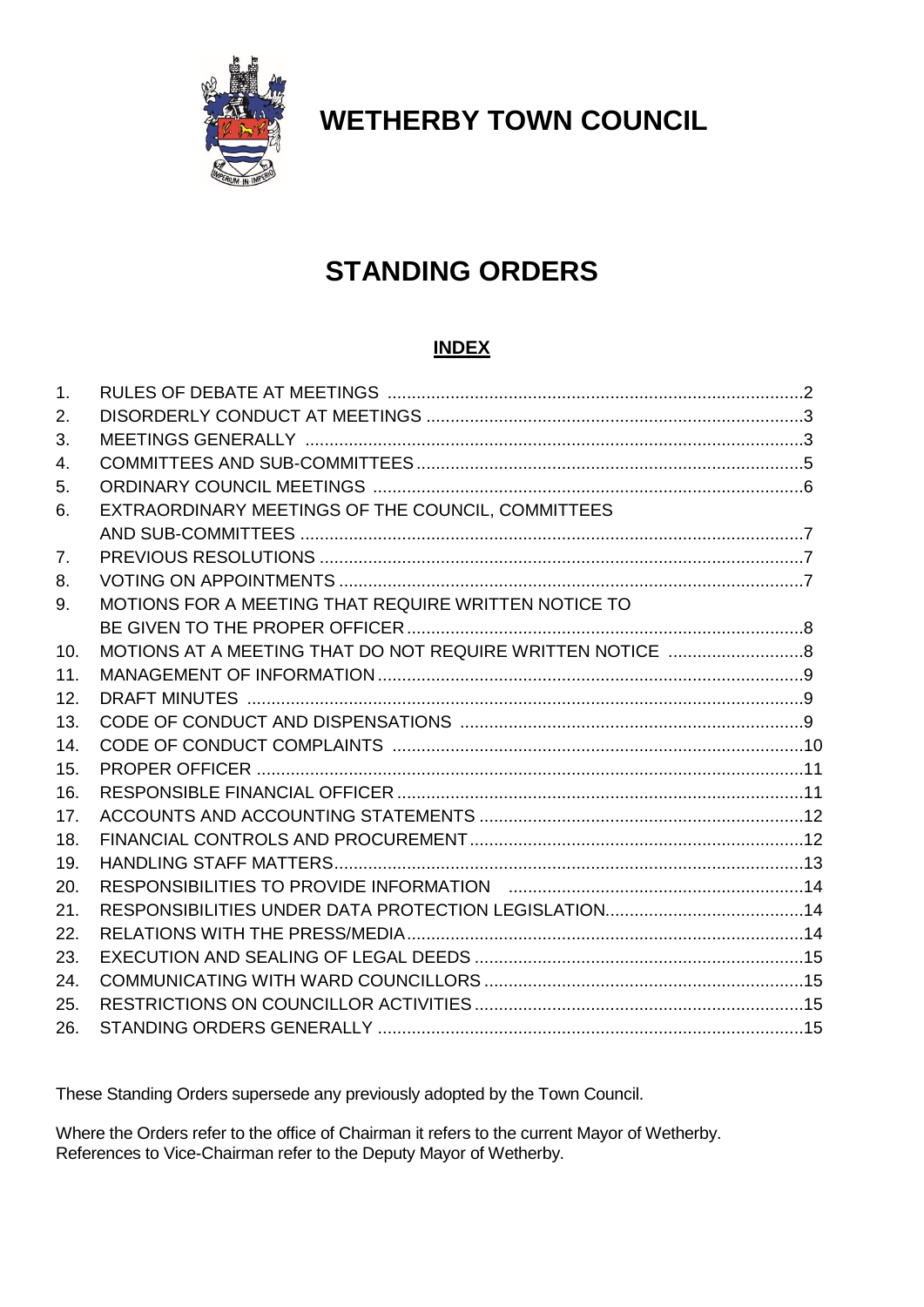# **1. RULES OF DEBATE AT MEETINGS**

- a Motions on the agenda shall be considered in the order that they appear unless the order is changed at the discretion of the chairman of the meeting.
- b A motion (including an amendment) shall not be progressed unless it has been moved and seconded.
- c A motion on the agenda that is not moved by its proposer may be treated by the chairman of the meeting as withdrawn.
- d If a motion (including an amendment) has been seconded, it may be withdrawn by the proposer only with the consent of the seconder and the meeting.
- e An amendment is a proposal to remove or add words to a motion. It shall not negate the motion.
- f If an amendment to the original motion is carried, the original motion (as amended) becomes the substantive motion upon which further amendment(s) may be moved.
- g An amendment shall not be considered unless early verbal notice of it is given at the meeting and if requested by the chairman of the meeting, is expressed in writing.
- h A councillor may move an amendment to his own motion if agreed by the meeting. If a motion has already been seconded, the amendment shall be with the consent of the seconder and the meeting.
- i If there is more than one amendment to an original or substantive motion, the amendments shall be moved in the order directed by the chairman.
- j Subject to standing order 1(k) below, only one amendment shall be moved and debated at a time, the order of which shall be directed by the chairman of the meeting.
- k One or more amendments may be discussed together if the chairman of the meeting considers this expedient, but each amendment shall be voted upon separately.
- l A councillor may not move more than one amendment to an original or substantive motion.
- m The mover of an amendment has no right of reply at the end of debate on it.
- n Where a series of amendments to an original motion are carried, the mover of the original motion shall have a right of reply either at the end of debate of the first amendment, or at the very end of debate on the final substantive motion immediately before it is put to the vote.
- o Unless permitted by the chairman of the meeting, a councillor may speak once in the debate on a motion except:
	- i. to speak on an amendment moved by another councillor;
	- ii. to move or speak on another amendment if the motion has been amended since he last spoke;
	- iii. to make a point of order;
	- iv. to give a personal explanation; or
	- v. in exercise of a right of reply.
- p During the debate of a motion, a councillor may interrupt only on a point of order or a personal explanation and the councillor who was interrupted shall stop speaking. A councillor raising a point of order shall identify the standing order which he considers has been breached, or specify the other irregularity in the proceedings of the meeting he is concerned by.

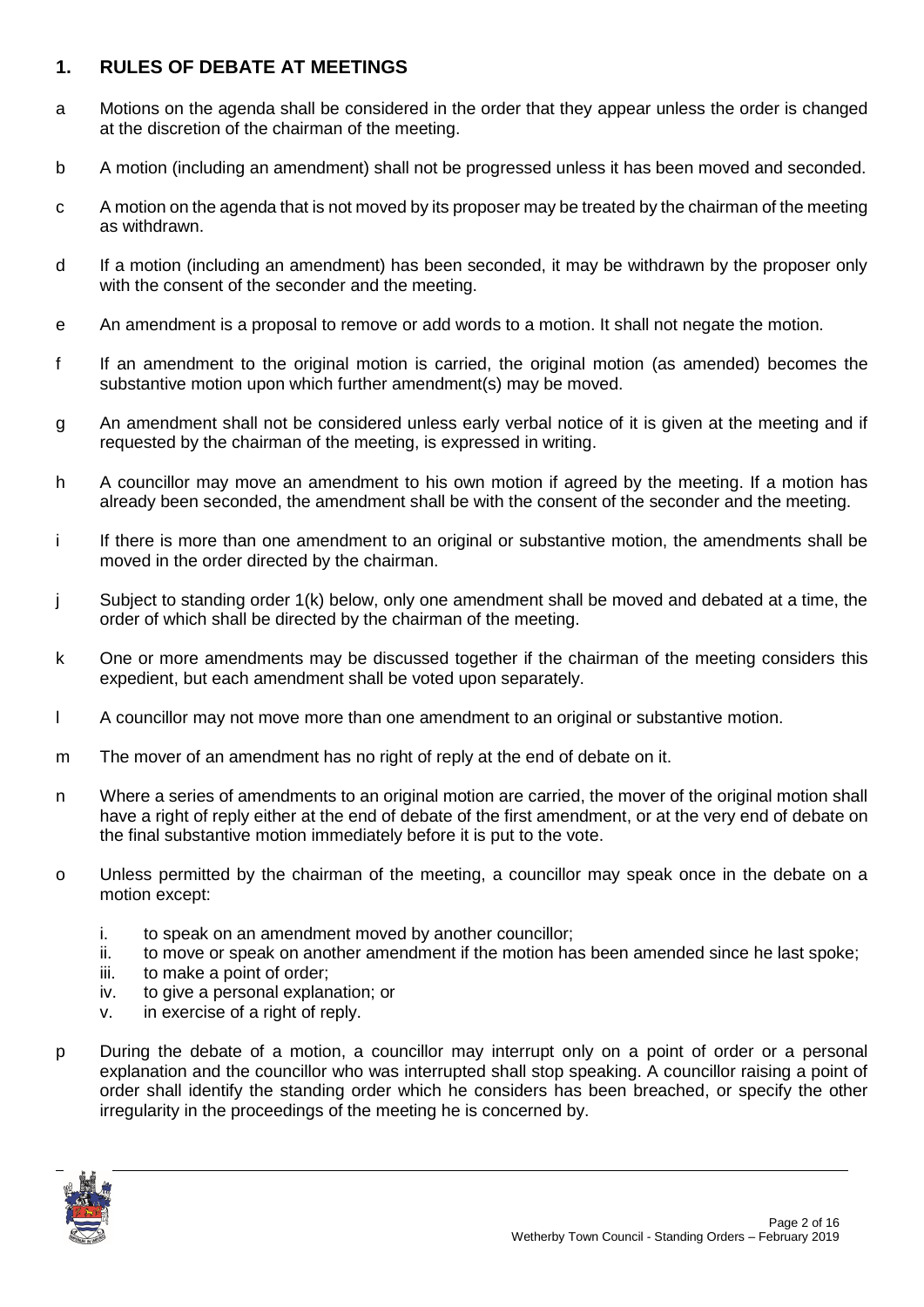- q A point of order shall be decided by the chairman of the meeting and their decision shall be final.
- r When a motion is under debate, no other motion shall be moved except:
	- i. to amend the motion;
	- ii. to proceed to the next business;
	- iii. to adjourn the debate;
	- iv. to put the motion to a vote;
	- v. to ask a person to be no longer heard or to leave the meeting;
	- vi. to refer a motion to a committee or sub-committee for consideration;
	- vii. to exclude the public and press;
	- viii. to adjourn the meeting; or
	- ix. to suspend particular standing order(s) excepting those which reflect mandatory statutory requirements.
- s Before an original or substantive motion is put to the vote, the chairman of the meeting shall be satisfied that the motion has been sufficiently debated and that the mover of the motion under debate has exercised or waived his right of reply.
- t Excluding motions moved under standing order 1(r) above, the contributions or speeches by a councillor shall relate only to the motion under discussion and shall not exceed 5 minutes without the consent of the chairman of the meeting.

## **2. DISORDERLY CONDUCT AT MEETINGS**

- a No person shall obstruct the transaction of business at a meeting or behave offensively or improperly. If this standing order is ignored, the chairman of the meeting shall request such person(s) to moderate or improve their conduct.
- b If a person or persons disregard the request of the chairman of the meeting to moderate or improve their conduct, any councillor or the chairman of the meeting may move that the person be no longer heard or excluded from the meeting. The motion, if seconded, shall be put to the vote without discussion.
- c If a resolution made under standing order 2(b) above is ignored, the chairman of the meeting may take further reasonable steps to restore order or to progress the meeting. This may include temporarily suspending or closing the meeting.

#### **3. MEETINGS GENERALLY**

- a **Meetings shall not take place in premises which at the time of the meeting are used for the supply of alcohol, unless no other premises are available free of charge or at a reasonable cost.**
- b **The minimum three clear days for notice of a meeting does not include the day on which notice was issued, the day of the meeting, a Sunday, a day of the Christmas break, a day of the Easter break or of a bank holiday or a day appointed for public thanksgiving or mourning.**

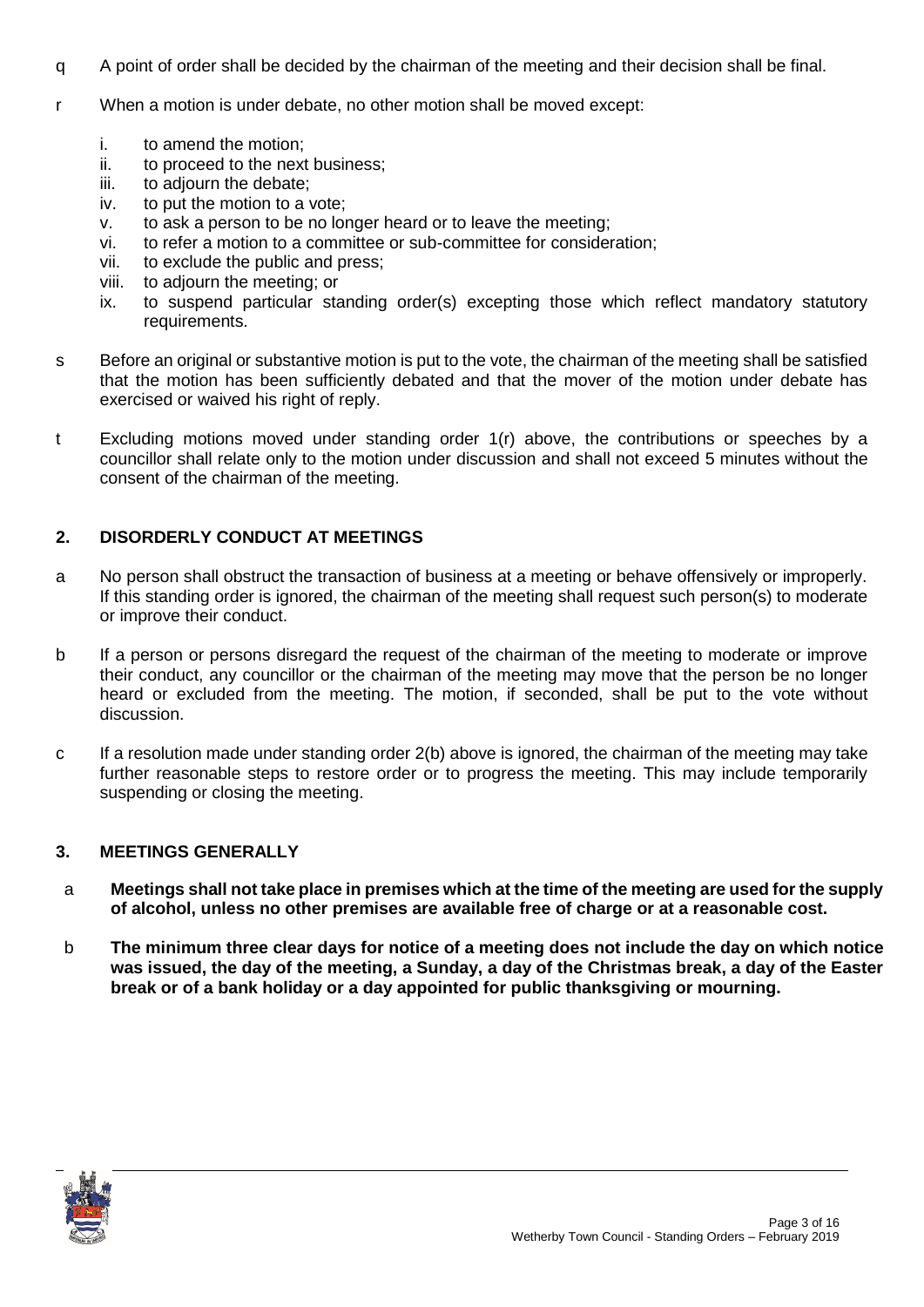- c **Meetings shall be open to the public unless their presence is prejudicial to the public interest by reason of the confidential nature of the business to be transacted or for other special reasons. The public's exclusion from part or all of a meeting shall be by a resolution which shall give reasons for the public's exclusion.**
- d Members of the public may make representations, answer questions and give evidence at a meeting which they are entitled to attend in respect of the business on the agenda.
- e The period of time designated for public participation at a meeting in accordance with standing order 3(d) above, shall not exceed 15 minutes unless directed by the chairman of the meeting.
- f Subject to standing order 3(e) above, a member of the public shall not speak for more than 5 minutes.
- g In accordance with standing order 3(d) above, a question shall not require a response at the meeting nor start a debate on the question. The chairman of the meeting may direct that a written or oral response be given.
- h A person shall raise their hand when requesting to speak.
- i A person who speaks at a meeting shall direct his comments to the chairman of the meeting.
- j Only one person is permitted to speak at a time. If more than one person wishes to speak, the chairman of the meeting shall direct the order of speaking.
- k **Subject to standing order 3(l), a person who attends a meeting is permitted to report on the meeting whilst the meeting is open to the public. To "report" means to film, photograph, make an audio recording of meeting proceedings, use any other means for enabling persons not present to see or hear the meeting as it takes place, or later or to report or to provide oral or written commentary about the meeting, so that the report or commentary is available as the meeting takes place or later to persons not present.**
- l **A person present at a meeting may not provide an oral report or oral commentary about a meeting as it takes place without permission.**
- m **The press shall be provided with reasonable facilities for the taking of their report of all or part of a meeting at which they are entitled to be present.**
- n **Subject to standing orders which indicate otherwise, anything authorised or required to be done by, to or before the Chairman of the Council may in their absence be done by, to or before the Vice-Chairman of the Council (if any).**
- o **The Chairman, if present, shall preside at a meeting. If the Chairman is absent from a meeting, the Vice-Chairman, if present, shall preside. If both the Chairman and the Vice-Chairman are absent from a meeting, a councillor as chosen by the councillors present at the meeting shall preside at the meeting.**
- p **Subject to a meeting being quorate, all questions at a meeting shall be decided by a majority of the councillors, or councillors with voting rights present and voting.**
- *q* **The chairman of a meeting may give an original vote on any matter put to the vote, and in the case of an equality of votes may exercise his casting vote, whether or not he gave an original vote***.*

See standing orders 5(i) and (i) below for the different rules that apply in the election of the Chairman of the Council at the annual meeting of the council.

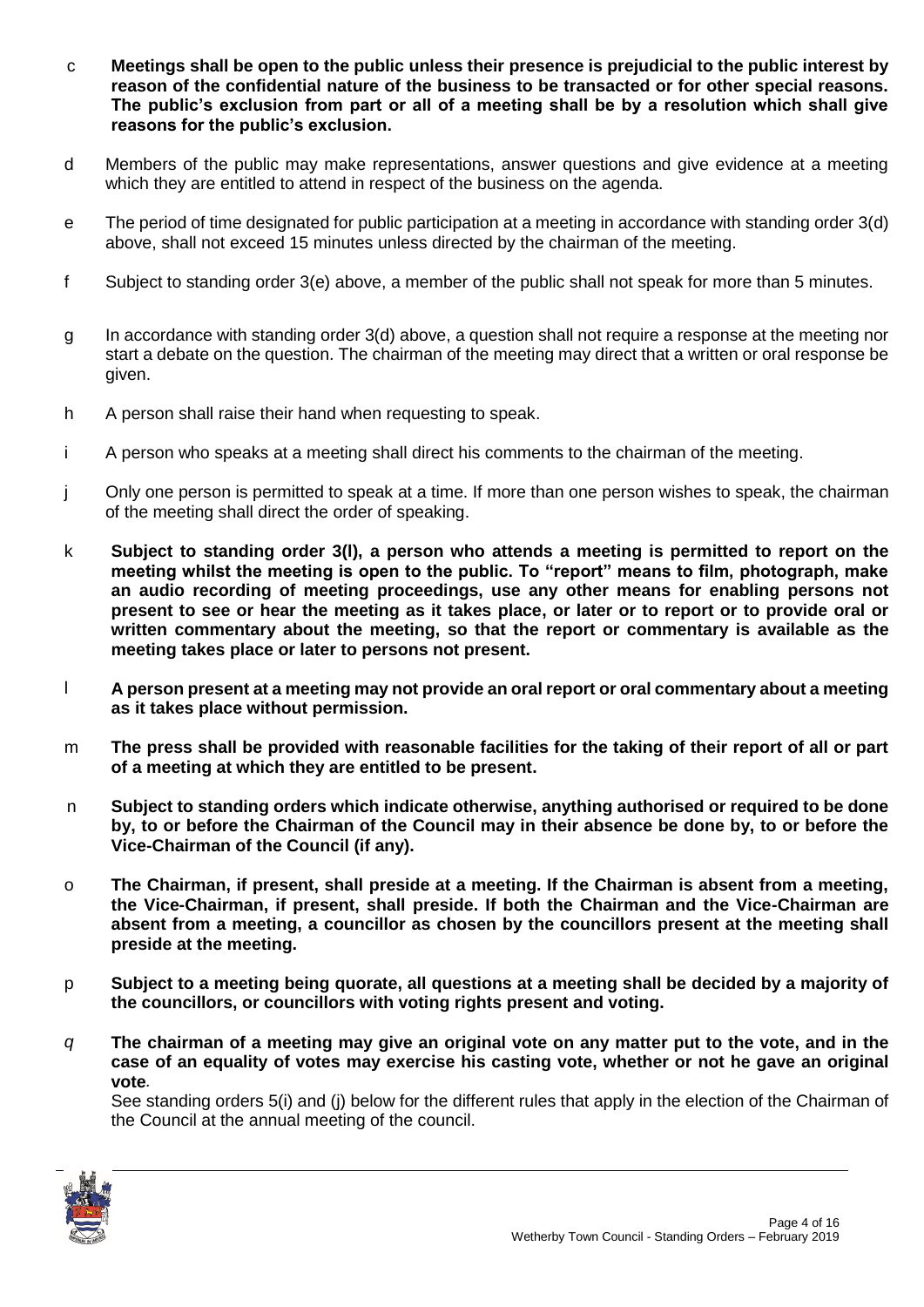- r **Unless standing orders provide otherwise, voting on a question shall be by a show of hands. At the request of a councillor, the voting on any question shall be recorded so as to show whether each councillor present and voting gave his vote for or against that question***.* Such a request shall be made before moving on to the next item of business on the agenda.
- s The minutes of a meeting shall include an accurate record of the following:
	- i. the time and place of the meeting;
	- ii. the names of councillors present and absent;
	- iii. interests that have been declared by councillors and non-councillors with voting rights;
	- iv. whether a councillor or non-councillor with voting rights left the meeting when matters that they held interests in were being considered;
	- v. if there was a public participation session; and
	- vi. the resolutions made.
- t **A councillor or a non-councillor with voting rights who has a disclosable pecuniary interest or another interest as set out in the council's code of conduct in a matter being considered at a meeting, is subject to statutory limitations or restrictions under the code on his right to participate and vote on that matter.**
- u **No business may be transacted at a meeting unless at least one-third of the whole number of members of the council are present and in no case shall the quorum of a meeting be less than three.**

See standing order 4d(v) below for the quorum of a committee or sub-committee meeting.

- v **If a meeting is or becomes inquorate no business shall be transacted** and the meeting shall be closed. The business on the agenda for the meeting shall be adjourned to another meeting.
- w A meeting shall not exceed a period of 2 hours.

## **4. COMMITTEES AND SUB-COMMITTEES**

- **a Unless the council determines otherwise, a committee may appoint a sub-committee whose terms of reference and members shall be determined by the committee.**
- **b The members of a committee may include non-councillors unless it is a committee which regulates and controls the finances of the council.**
- **c Unless the council determines otherwise, all the members of an advisory committee and a subcommittee of the advisory committee may be non-councillors.**
- d The council may appoint standing committees or other committees as may be necessary, and:
	- i. shall determine their terms of reference;
	- ii. shall permit a committee to determine the number and time of its meetings;
	- iii. shall, subject to standing orders 4(b) and (c) above, appoint and determine the terms of office of members of such a committee;
	- iv. shall, after it has appointed the members of each committee, appoint the chairman of the committee (unless otherwise specified) to hold office until the next annual meeting of the council.;
	- v. shall determine the place, notice requirements and quorum for a meeting of a committee and a sub-committee;
	- vi. shall determine if the public may participate at a meeting of a committee;
	- vii. shall determine if the public and press are permitted to attend the meetings of a sub-committee and also the advance public notice requirements, if any, required for the meetings of a subcommittee;

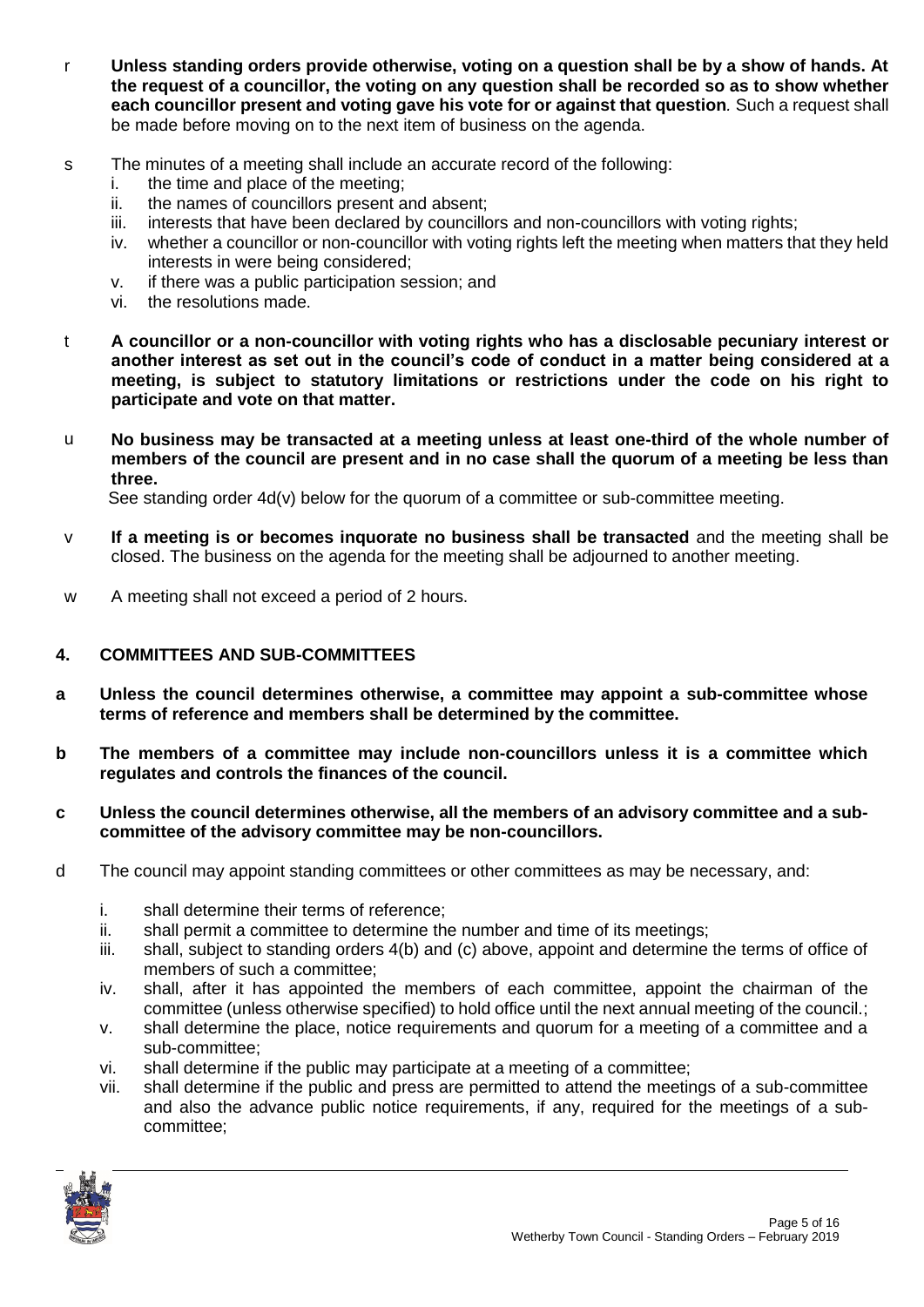- ix. shall determine if the public may participate at a meeting of a sub-committee that they are permitted to attend; and
- x. may dissolve a committee.

## **5. ORDINARY COUNCIL MEETINGS**

- **a In an election year, the annual meeting of the council shall be held on or within 14 days following the day on which the new councillors elected take office.**
- **b In a year which is not an election year, the annual meeting of a council shall be held on such day in May as the council may direct.**
- **c If no other time is fixed, the annual meeting of the council shall take place at 6pm.**
- **d In addition to the annual meeting of the council, at least three other ordinary meetings shall be held in each year on such dates and times as the council directs.**
- **e The first business conducted at the annual meeting of the council shall be the election of the Chairman and Vice-Chairman (if any) of the Council.**
- **f The Chairman of the Council, unless they have resigned or become disqualified, shall continue in office and preside at the annual meeting until their successor is elected at the next annual meeting of the council.**
- **g The Vice-Chairman of the Council, if any, unless they resign or become disqualified, shall hold office until immediately after the election of the Chairman of the Council at the next annual meeting of the council.**
- **h In an election year, if the current Chairman of the Council has not been re-elected as a member of the council, they shall preside at the meeting until a successor Chairman of the Council has been elected. The current Chairman of the Council shall not have an original vote in respect of the election of the new Chairman of the Council, but must give a casting vote in the case of an equality of votes.**
- **i In an election year, if the current Chairman of the Council has been re-elected as a member of the council, they shall preside at the meeting until a new Chairman of the Council has been elected. He may exercise an original vote in respect of the election of the new Chairman of the Council and must give a casting vote in the case of an equality of votes.**
- j Following the election of the Chairman of the Council and Vice-Chairman (if any) of the Council at the annual meeting of the council, the business of the annual meeting shall include:
	- i. **In an election year, delivery by the Chairman of the Council and councillors of their acceptance of office forms unless the council resolves for this to be done at a later date. In a year which is not an election year, delivery by the Chairman of the Council of their acceptance of office form unless the council resolves for this to be done at a later date;**
	- ii. Confirmation of the accuracy of the minutes of the last meeting of the council;
	- iii. Receipt of the minutes of the last meeting of a committee;
	- iv. Consideration of the recommendations made by a committee;
	- v. Review of delegation arrangements to committees, sub-committees, staff and other local authorities;
	- vi. Review of the terms of reference for committees;
	- vii. Appointment of members and election of Chairs to existing committees;
	- viii. Appointment of any new committees in accordance with standing order 4 above;
	- ix. Review and adoption of appropriate standing orders, financial regulations and other such documents and policies as may be required.

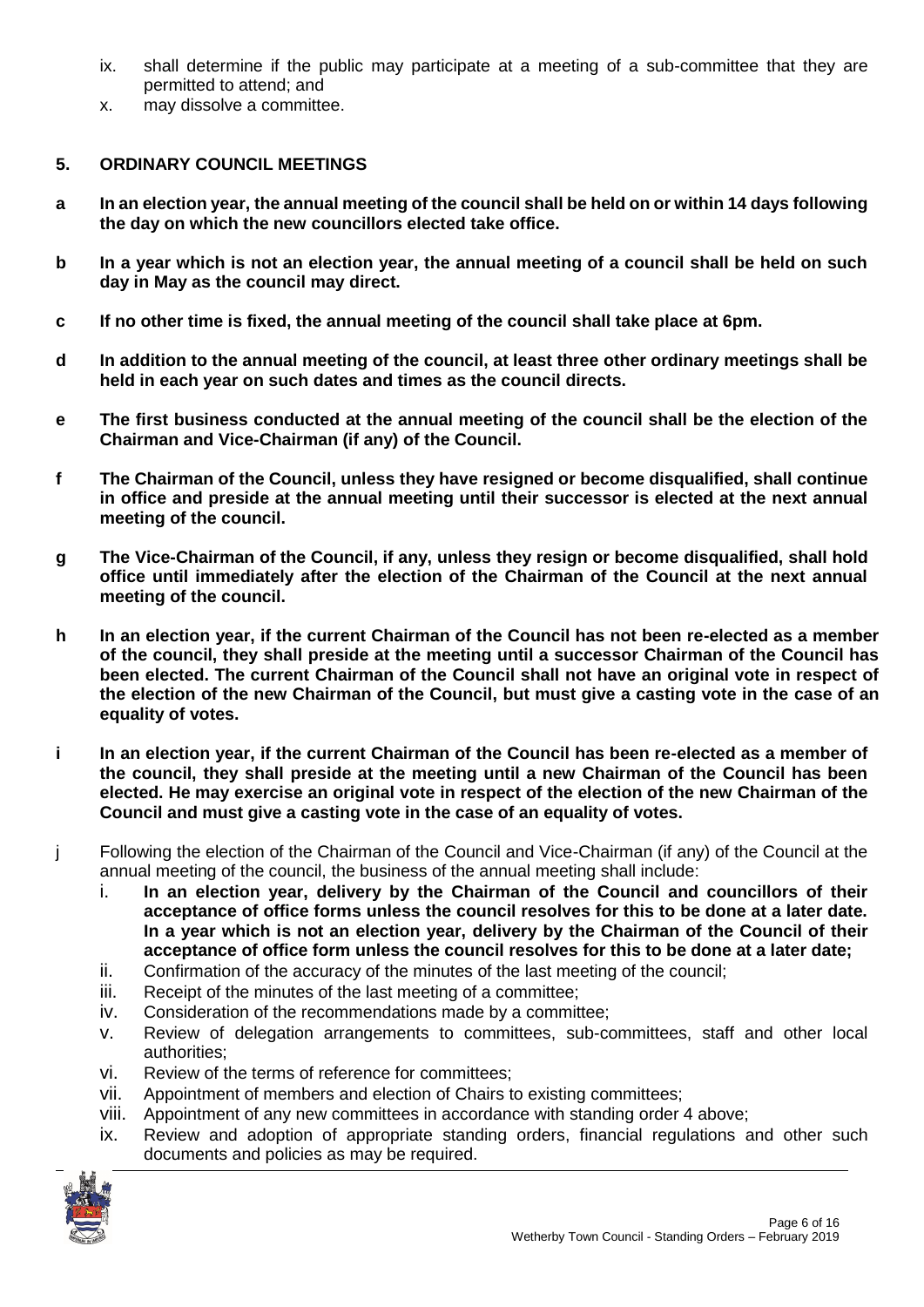- x. Review of arrangements, including any charters and agency agreements, with other local authorities and review of contributions made to expenditure incurred by other local authorities;
- xi. Review of representation on or work with external bodies and arrangements for reporting back;
- xii. In an election year, to make arrangements with a view to the council becoming eligible to exercise the general power of competence in the future;
- xiii. Review of inventory of land and assets including buildings and office equipment;
- xiv. Confirmation of arrangements for insurance cover in respect of all insured risks;
- xv. Review of the council's and/or staff subscriptions to other bodies;
- xvi. Review of the council's complaints procedure;
- xvii. Review of the council's policies, procedures and practices in respect of its obligations under freedom of information and data protection legislation (see also standing orders 11, 20 and 21);
- xviii. Review of the council's policy for dealing with the press/media;

#### **6. EXTRAORDINARY MEETINGS OF THE COUNCIL, COMMITTEES AND SUB-COMMITTEES**

- **a The Chairman of the Council may convene an extraordinary meeting of the council at any time.**
- **b If the Chairman of the Council does not, or refuses to call an extraordinary meeting of the council within seven days of having been requested in writing to do so by two councillors, any two councillors may convene an extraordinary meeting of the council. The public notice giving the time, place and agenda for such a meeting must be signed by the two councillors.**
- c The chairman of a committee or a sub-committee may convene an extraordinary meeting of the committee or the sub-committee at any time.
- d If the chairman of a committee or a sub-committee does not, or refuses to call an extraordinary meeting within seven days of having been requested by to do so by two members of the committee, or the subcommittee, any two members of the committee and the sub-committee may convene an extraordinary meeting of a committee and a sub-committee.

#### **7. PREVIOUS RESOLUTIONS**

- a A resolution shall not be reversed within six months except either by a special motion, which requires written notice by at least five councillors to be given to the Proper Officer in accordance with standing order 9 below, or by a motion moved in pursuance of the recommendation of a committee or a subcommittee.
- b When a motion moved pursuant to standing order 7(a) above has been disposed of, no similar motion may be moved within a further six months.

#### **8. VOTING ON APPOINTMENTS**

a Where more than two persons have been nominated for a position to be filled by the council and none of those persons has received an absolute majority of votes in their favour, the name of the person having the least number of votes shall be struck off the list and a fresh vote taken. This process shall continue until a majority of votes is given in favour of one person. A tie in votes may be settled by the casting vote exercisable by the chairman of the meeting.

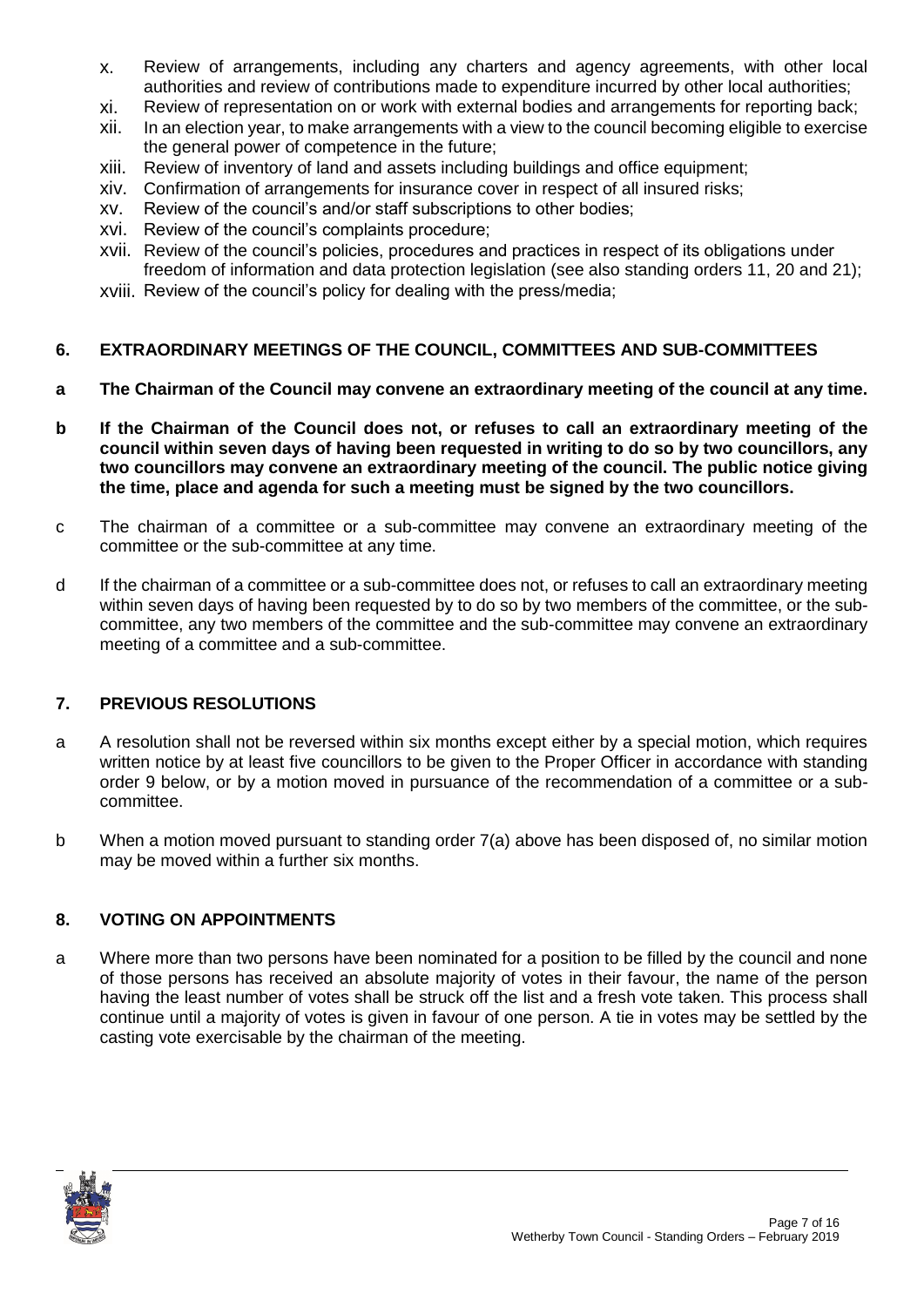## **9. MOTIONS FOR A MEETING THAT REQUIRE WRITTEN NOTICE TO BE GIVEN TO THE PROPER OFFICER**

- a A motion shall relate to the responsibilities of the meeting which it is tabled for and in any event shall relate to the performance of the council's statutory functions, powers and obligations, or an issue which specifically affects the council's area or its residents.
- b No motion may be moved at a meeting unless it is on the agenda and the mover has given written notice of its wording to the Proper Officer at least seven clear days before the meeting. Clear days do not include the day of the notice or the day of the meeting.
- c The Proper Officer may, before including a motion on the agenda received in accordance with standing order 9(b) above, correct obvious grammatical or typographical errors in the wording of the motion.
- d If the Proper Officer considers the wording of a motion received in accordance with standing order 9(b) above is not clear in meaning, the motion shall be rejected until the mover of the motion resubmits it in writing to the Proper Officer, so that it can be understood at least five clear days before the meeting.
- e If the wording or subject of a proposed motion is considered improper, the Proper Officer shall consult with the chairman of the forthcoming meeting, or as the case may be, the councillors who have convened the meeting, to consider whether the motion shall be included in the agenda or rejected.
- f Subject to standing order 9(e) above, the decision of the Proper Officer as to whether or not to include the motion on the agenda shall be final.
- g Motions received shall be recorded and numbered in the order that they are received.
- h Motions rejected shall be recorded with an explanation by the Proper Officer of the reason for rejection.

# **10. MOTIONS AT A MEETING THAT DO NOT REQUIRE WRITTEN NOTICE**

- a The following motions may be moved at a meeting without written notice to the Proper Officer;
	- i. to correct an inaccuracy in the draft minutes of a meeting, subject to standing order 12(a) below;
	- ii. to move to a vote;
	- iii. to defer consideration of a motion;
	- iv. to refer a motion to a particular committee or sub-committee;
	- v. to appoint a person to preside at a meeting;
	- vi. to change the order of business on the agenda;
	- vii. to proceed to the next business on the agenda;
	- viii. to require a written report;
	- ix. to appoint a committee or sub-committee and their members;
	- x. to extend the time limits for speaking;
	- xi. to exclude the press and public from a meeting in respect of confidential or sensitive information which is prejudicial to the public interest;
	- xii. to not hear further from a councillor or a member of the public;
	- xiii. to exclude a councillor or member of the public for disorderly conduct;
	- xiv. to temporarily suspend the meeting;
	- xv. to suspend a particular standing order (unless it reflects mandatory statutory requirements);
	- xvi. to adjourn the meeting; or
	- xvii. to close a meeting.

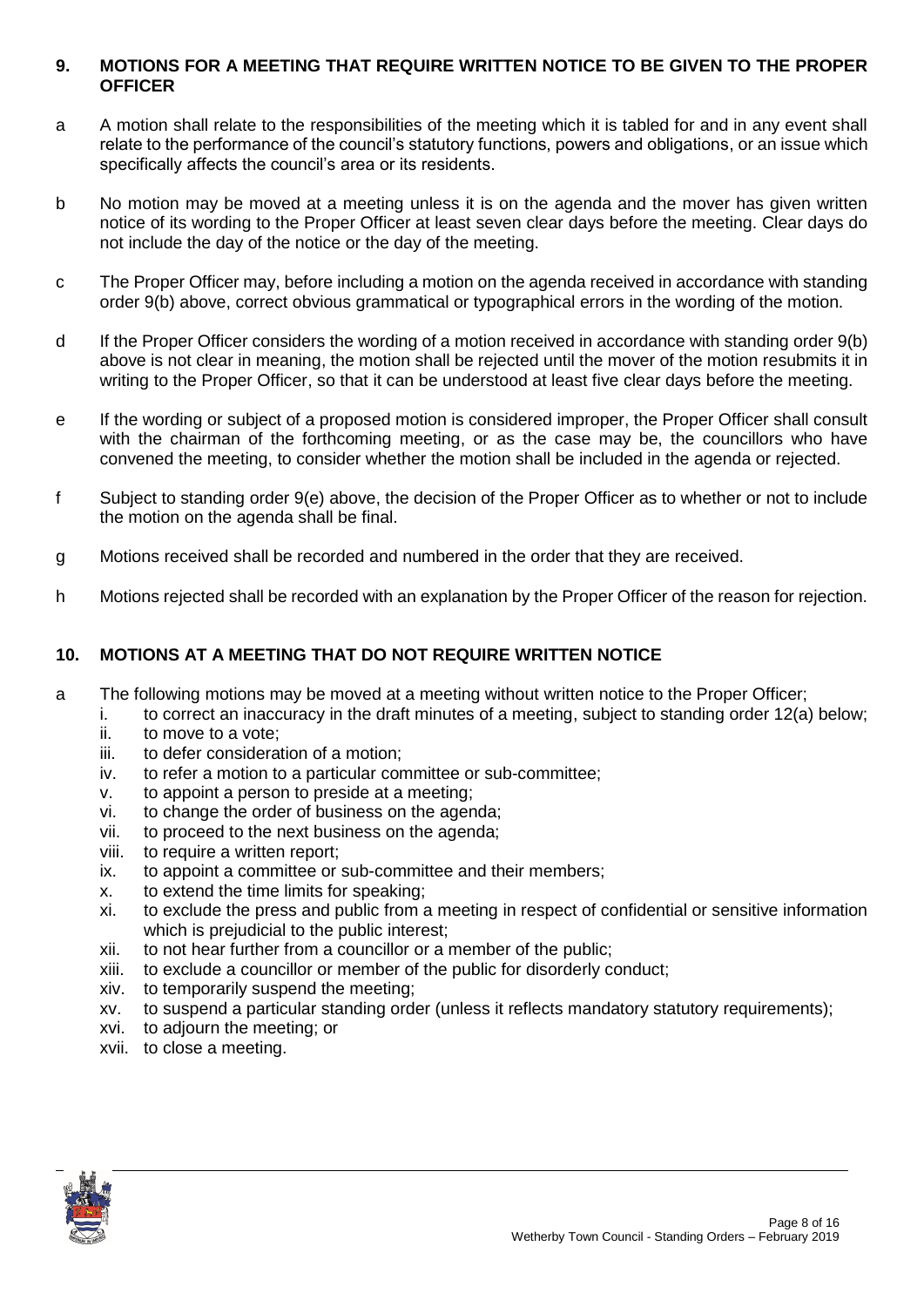#### **11. MANAGEMENT OF INFORMATION**

*See also standing order 20.*

- **a The Council shall have in place and keep under review, technical and organisational measures to keep secure information (including personal data) which it holds in paper and electronic form. Such arrangements shall include deciding who has access to personal data and encryption of personal data.**
- **b The Council shall have in place and keep under review, policies for the retention and safe destruction of all information (including personal data) which it holds in paper and electronic form. The Council's retention policy shall confirm the period for which information (including personal data) shall be retained, or if this is not possible, the criteria used to determine that period (e.g. the Limitation Act 1980).**
- **c The agenda, papers that support the agenda and the minutes of a meeting shall not disclose or otherwise undermine confidential information or personal data without legal justification.**
- **d Councillors, staff, the Council's contractors and agents shall not disclose confidential information or personal data without legal justification.**

### **12. DRAFT MINUTES**

- a If the draft minutes of a preceding meeting have been served on councillors with the agenda to attend the meeting at which they are due to be approved for accuracy, they shall be taken as read.
- b There shall be no discussion about the draft minutes of a preceding meeting except in relation to their accuracy. A motion to correct an inaccuracy in the draft minutes shall be moved in accordance with standing order 10(a)(i) above.
- c The accuracy of draft minutes, including any amendment(s) made to them, shall be confirmed by resolution and shall be signed by the chairman of the meeting and stand as an accurate record of the meeting to which the minutes relate.
- d If the chairman of the meeting does not consider the minutes to be an accurate record of the meeting to which they relate, he shall sign the minutes and include a paragraph in the following terms or to the same effect:

"The chairman of this meeting does not believe that the minutes of the meeting of the  $( )$ held on [date] in respect of () were a correct record, but his view was not upheld by the meeting and the minutes are confirmed as an accurate record of the proceedings."

e Upon a resolution which confirms the accuracy of the minutes of a meeting, the draft minutes or recordings of the meeting for which approved minutes exist shall be destroyed.

#### **13. CODE OF CONDUCT AND DISPENSATIONS**

*See also standing order 3(t) above.* 

a All councillors and non-councillors with voting rights shall observe the code of conduct adopted by the council.

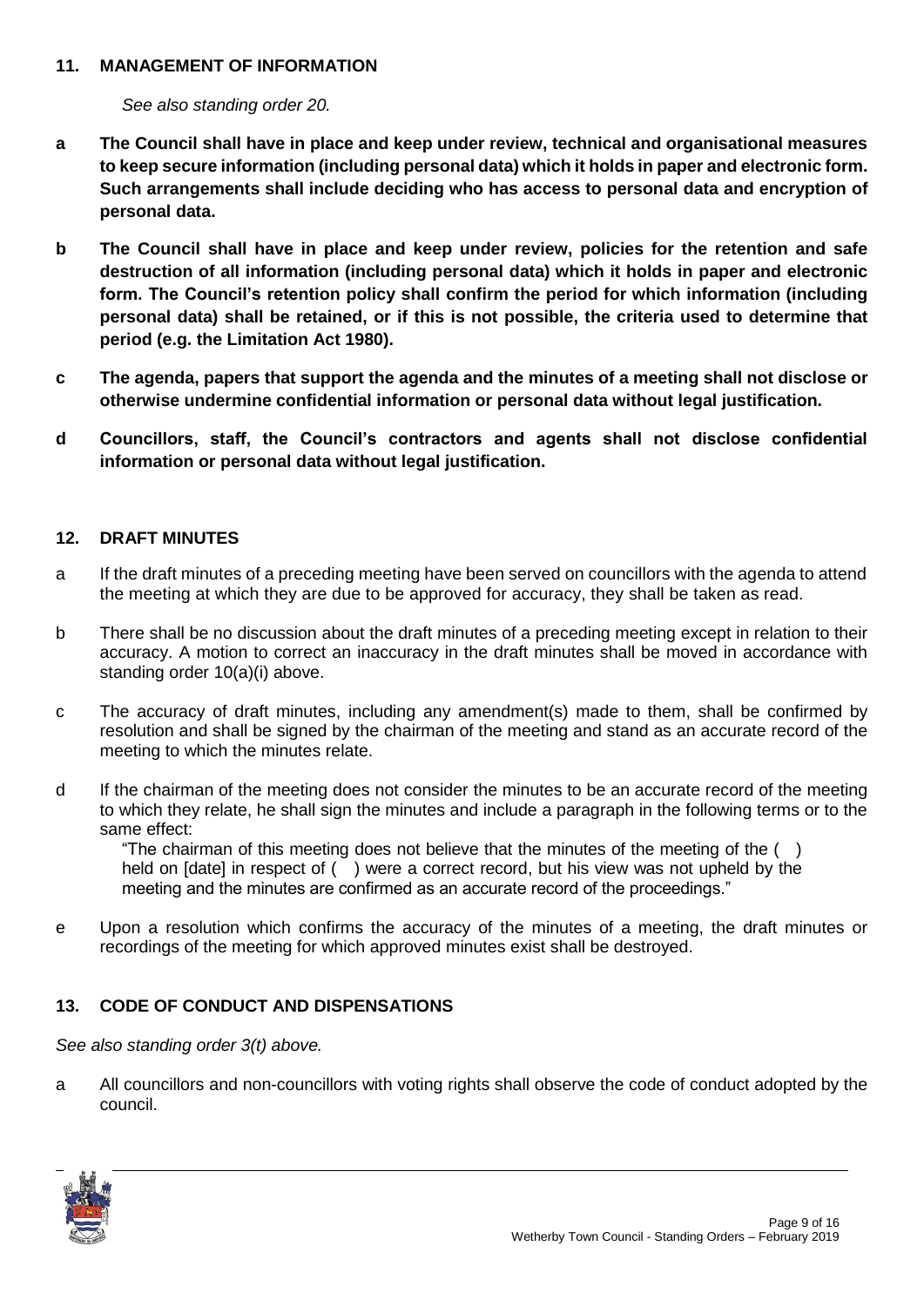- b Unless they have been granted a dispensation, a councillor or non-councillor with voting rights shall withdraw from a meeting when it is considering a matter in which they have a disclosable pecuniary interest. They may return to the meeting after it has considered the matter in which they had the interest.
- c Unless they have been granted a dispensation, a councillor or non-councillor with voting rights shall withdraw from a meeting when it is considering a matter in which they have another interest if so required by the council's code of conduct. They may return to the meeting after it has considered the matter in which they had the interest.
- d **Dispensation requests shall be in writing and submitted to the Proper Officer** as soon as possible before the meeting, or failing that, at the start of the meeting for which the dispensation is required.
- e A decision as to whether to grant a dispensation shall be made by a meeting of the council, or committee or sub-committee for which the dispensation is required and that decision is final.
- f A dispensation request shall confirm:
	- i. the description and the nature of the disclosable pecuniary interest, or other interest to which the request for the dispensation relates;
	- ii. whether the dispensation is required to participate at a meeting in a discussion only, or a discussion and a vote;
	- iii. the date of the meeting or the period (not exceeding four years) for which the dispensation is sought; and
	- iv. an explanation as to why the dispensation is sought.
- g Subject to standing orders 13(d) and (f) above, dispensation requests shall be considered at the beginning of the meeting of the council, or committee or a sub-committee for which the dispensation is required.
- **h A dispensation may be granted in accordance with standing order 13(e) above if having regard to all relevant circumstances the following applies:**
	- **i. without the dispensation the number of persons prohibited from participating in the particular business would be so great a proportion of the meeting transacting the business as to impede the transaction of the business or**
	- **ii. granting the dispensation is in the interests of persons living in the council's area or**
	- **iii. it is otherwise appropriate to grant a dispensation.**

## **14. CODE OF CONDUCT COMPLAINTS**

- a Upon notification by the Principal Authority that it is dealing with a complaint that a councillor or noncouncillor with voting rights has breached the council's code of conduct, the Proper Officer shall, subject to standing order 11 above, report this to the council.
- b Where the notification in standing order 14(a) above relates to a complaint made by the Proper Officer, the Proper Officer shall notify the Chairman of Council of this fact, and the Chairman shall nominate another staff member to assume the duties of the Proper Officer in relation to the complaint until it has been determined and the council has agreed what action, if any, to take in accordance with standing order 14(d) below.
- c The council may:
	- i. provide information or evidence where such disclosure is necessary to progress an investigation of the complaint or is required by law;
	- ii. seek information relevant to the complaint from the person or body with statutory responsibility for investigation of the matter;

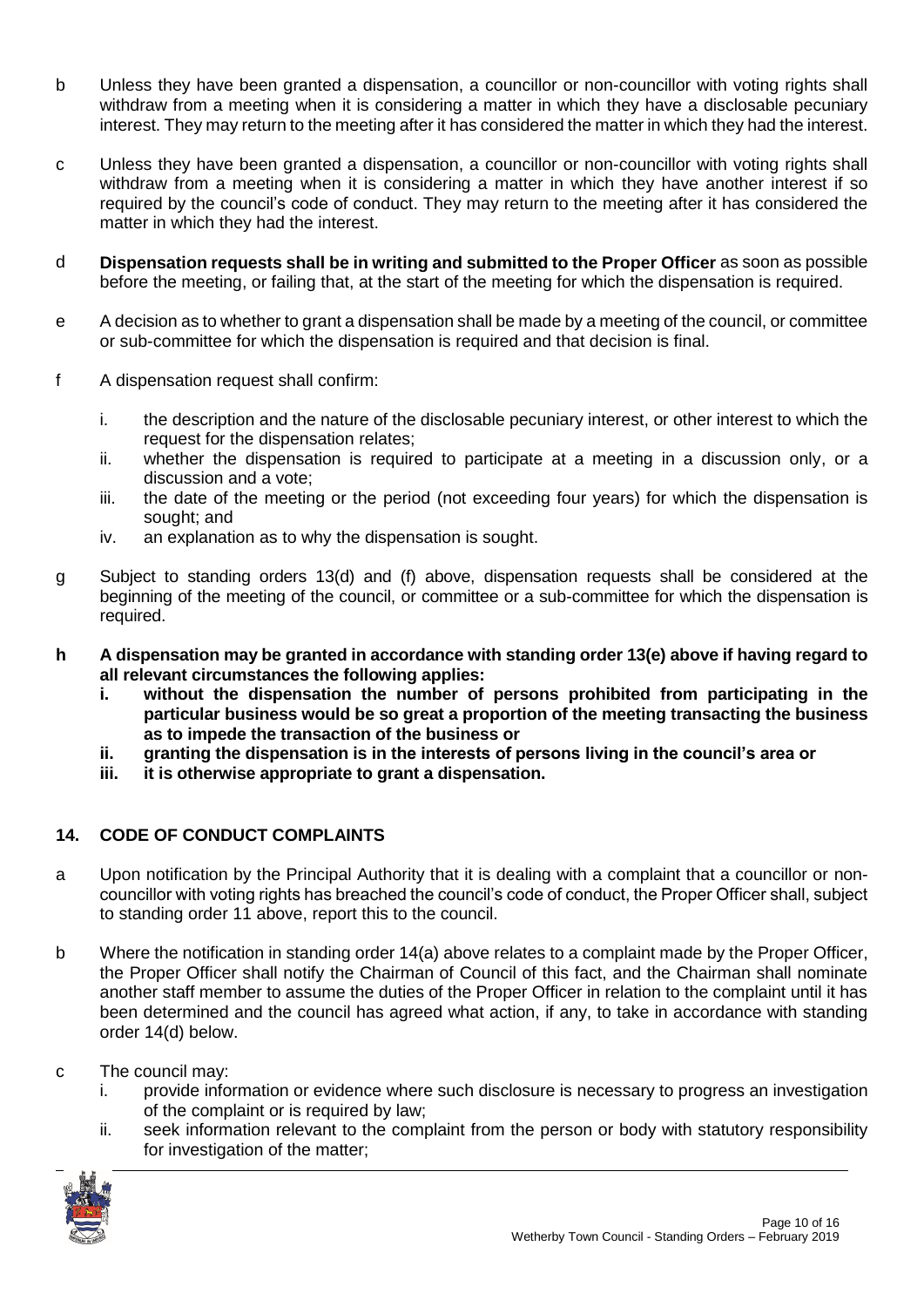d **Upon notification by the Principal Authority that a councillor or non-councillor with voting rights has breached the council's code of conduct, the council shall consider what, if any, action to take against them. Such action excludes disqualification or suspension from office.**

## **15. PROPER OFFICER**

a The Proper Officer shall be either (i) the clerk or (ii) other staff member(s) nominated by the council to undertake the work of the Proper Officer when the Proper Officer is absent.

The Proper Officer shall:

i. at least three clear days before a meeting of the council, a committee or a sub-committee serve on councillors a signed summons, by email and by delivery or post at their residences, confirming the time, place and the agenda provided any such email contains the electronic signature and title of the Proper Officer.

*See standing order 3(b) above for the meaning of clear days for a meeting.*

ii. **give public notice of the time, place and agenda at least three clear days before a meeting of the council or a meeting of a committee or a sub-committee (provided that the public notice with agenda of an extraordinary meeting of the council convened by councillors is signed by them);**

*See standing order 3(b) above for the meaning of clear days for a meeting.*

- iii. subject to standing order 9 above, include on the agenda all motions in the order received unless a councillor has given written notice at least four days before the meeting confirming his withdrawal of it:
- iv. **convene a meeting of full council for the election of a new Chairman of the Council, occasioned by a casual vacancy in his office;**
- v. facilitate inspection of the minute book by local government electors;
- vi. **receive and retain copies of byelaws made by other local authorities;**
- vii. hold acceptance of office forms from councillors;
- viii. hold a copy of every councillor's register of interests;
- ix. assist with responding to requests made under freedom of information legislation and rights exercisable under data protection legislation, in accordance with the Council's relevant policies and procedures;
- x. receive and send general correspondence and notices on behalf of the council except where there is a resolution to the contrary;
- xi. manage the organisation, storage of, security of, access to and destruction of information held by the council in paper and electronic form subject to the requirements of data protection and freedom of information legislation and other legitimate requirements (e.g. the Limitation Act 1980);
- xii. arrange for legal deeds to be executed; *See also standing order 22 below.*
- xiii. arrange or manage the prompt authorisation, approval, and instruction regarding any payments to be made by the council in accordance with its financial regulations;
- xiv. record every planning application notified to the council and the council's response to the local planning authority in a document for such purpose;
- xv. manage access to information about the council via the publication scheme; and
- xvi. retain custody of the seal of the council (if any) which shall not be used without a resolution to that effect.

*See also standing order 22 below.*

#### **16. RESPONSIBLE FINANCIAL OFFICER**

a The council shall appoint appropriate staff member(s) to undertake the work of the Responsible Financial Officer when the Responsible Financial Officer is absent.

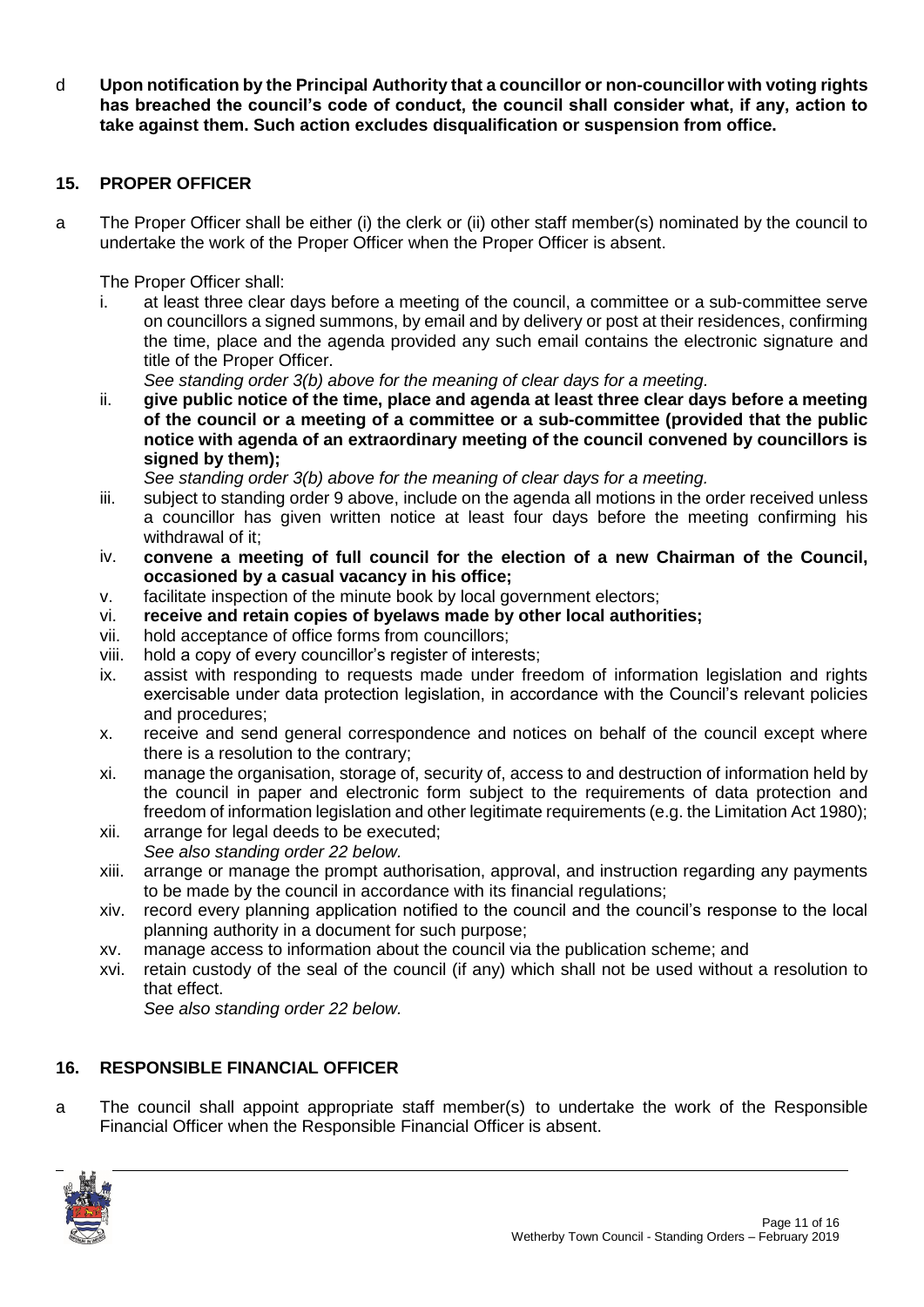## **17. ACCOUNTS AND ACCOUNTING STATEMENTS**

- a "Proper practices" in standing orders refer to the most recent version of Governance and Accountability for Local Councils – a Practitioners' Guide (England).
- b All payments by the council shall be authorised, approved and paid in accordance with the law, proper practices and the council's financial regulations.
- c The Responsible Financial Officer shall supply to each councillor as soon as practicable after 30 June, 30 September and 31 December in each year a statement to summarise:
	- i. the council's receipts and payments for each quarter;
	- ii. the council's aggregate receipts and payments for the year to date;
	- iii. the balances held at the end of the quarter being reported

and which includes a comparison with the budget for the financial year and highlights any actual or potential overspends.

- d As soon as possible after the financial year end at 31 March, the Responsible Financial Officer shall provide:
	- i. each councillor with a statement summarising the council's receipts and payments for the last quarter and the year to date for information; and
	- ii. to the full council the accounting statements for the year in the form of Section 2 of the annual governance and accountability return, as required by proper practices, for consideration and approval.
- e The year-end accounting statements shall be prepared in accordance with proper practices and applying the form of accounts determined by the council (receipts and payments, or income and expenditure) for the year to 31 March. A completed draft annual governance and accountability return shall be presented to all councillors at least 7 days prior to anticipated approval by the Council. The annual governance and accountability return of the Council, which is subject to external audit, including the annual governance statement, shall be presented to the Council for consideration and formal approval before 30 June.

## **18. FINANCIAL CONTROLS AND PROCUREMENT**

- a The council shall consider and approve financial regulations drawn up by the Responsible Financial Officer, which shall include detailed arrangements in respect of the following:
	- i. the keeping of accounting records and systems of internal controls;
	- ii. the assessment and management of financial risks faced by the council;
	- iii. the work of the independent internal auditor in accordance with proper practices and the receipt of regular reports from the internal auditor, which shall be required at least annually;
	- iv. the inspection and copying by councillors and local electors of the council's accounts and/or orders of payments; and
	- v. whether contracts with an estimated value below £25,000 due to special circumstances are exempt from a tendering process or procurement exercise.
- b Financial regulations shall be reviewed regularly and at least annually for fitness of purpose.
- **c A public contract regulated by the Public Contracts Regulations 2015 with an estimated value in excess of £25,000 but less than the relevant thresholds in standing order 18(f) is subject to Regulations 109-114 of the Public Contracts Regulations 2015 which include a requirement on the Council to advertise the contract opportunity on the Contracts Finder website regardless of what other means it uses to advertise the opportunity, unless it proposes to use an existing list of approved suppliers (framework agreement).**

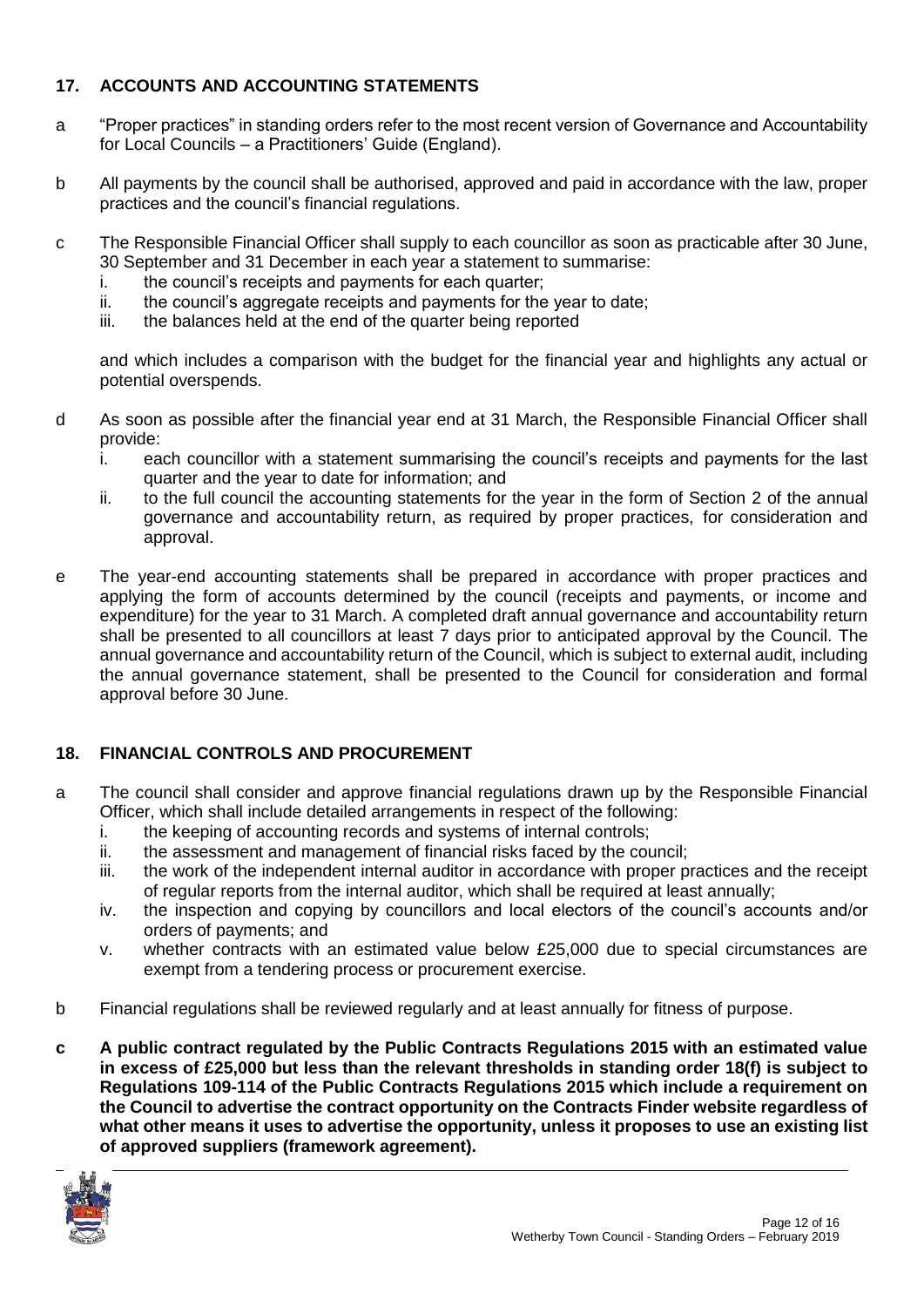- d Subject to additional requirements in the financial regulations of the council, the tender process for contracts for the supply of goods, materials, services or the execution of works shall include, as a minimum, the following steps:
	- i. a specification for the goods, materials, services or the execution of works shall be drawn up;
	- ii. an invitation to tender shall be drawn up to confirm (i) the council's specification (ii) the time, date and address for the submission of tenders (iii) the date of the council's written response to the tender and (iv) the prohibition on prospective contractors contacting councillors or staff to encourage or support their tender outside the prescribed process;
	- iii. the invitation to tender shall be advertised in a local newspaper and in any other manner that is appropriate;
	- iv. tenders are to be submitted in writing in a sealed marked envelope addressed to the Proper Officer;
	- v. tenders shall be opened by the Proper Officer in the presence of at least one councillor after the deadline for submission of tenders has passed;
	- vi. tenders are to be reported to and considered by the appropriate meeting of the council or a committee or sub-committee with delegated responsibility.
- e Neither the council, nor a committee or a sub-committee with delegated responsibility for considering tenders, is bound to accept the lowest value tender.
- **f A public contract regulated by the Public Contracts Regulations 2015 with an estimated value in excess of £181,302 for a public service or supply contract or in excess of £4,551,413 for a public works contract (or other thresholds determined by the European Commission every two years and published in the Official Journal of the European Union (OJEU)) shall comply with the relevant procurement procedures and other requirements in the Public Contracts Regulations 2015 which include advertising the contract opportunity on the Contracts Finder website and in OJEU.**
- **g A public contract in connection with the supply of gas, heat, electricity, drinking water, transport services, or postal services to the public; or the provision of a port or airport; or the exploration for or extraction of gas, oil or solid fuel with an estimated value in excess of £363,424 for a supply, services or design contract; or in excess of £4,551,413 for a works contract; or £820,370 for a social and other specific services contract (or other thresholds determined by the European Commission every two years and published in OJEU) shall comply with the relevant procurement procedures and other requirements in the Utilities Contracts Regulations 2016.**

## **19. HANDLING STAFF MATTERS**

- a A matter personal to a member of staff that is being considered by a meeting of council or the staffing committee is subject to standing order 11 above.
- b Subject to the council's policy regarding absences from work, the council's most senior member of staff shall notify the chairman of the council or, if they are not available, the chairman of the staffing committee of absence occasioned by illness or other reason and that person shall report such absence to the staffing committee at its next meeting.
- c The members of the council's staffing Committee shall upon a resolution conduct a review of the performance and annual appraisal of the work of the Town Clerk. The reviews and appraisal shall be reported in writing and is subject to approval by resolution by the staffing committee.
- d Subject to the council's policy regarding the handling of grievance matters, the council's most senior employee (or other employees) shall contact the chairman of the staffing committee or in their absence, the chairman of the council in respect of an informal or formal grievance matter, and this matter shall be reported back and progressed by resolution of staffing committee.

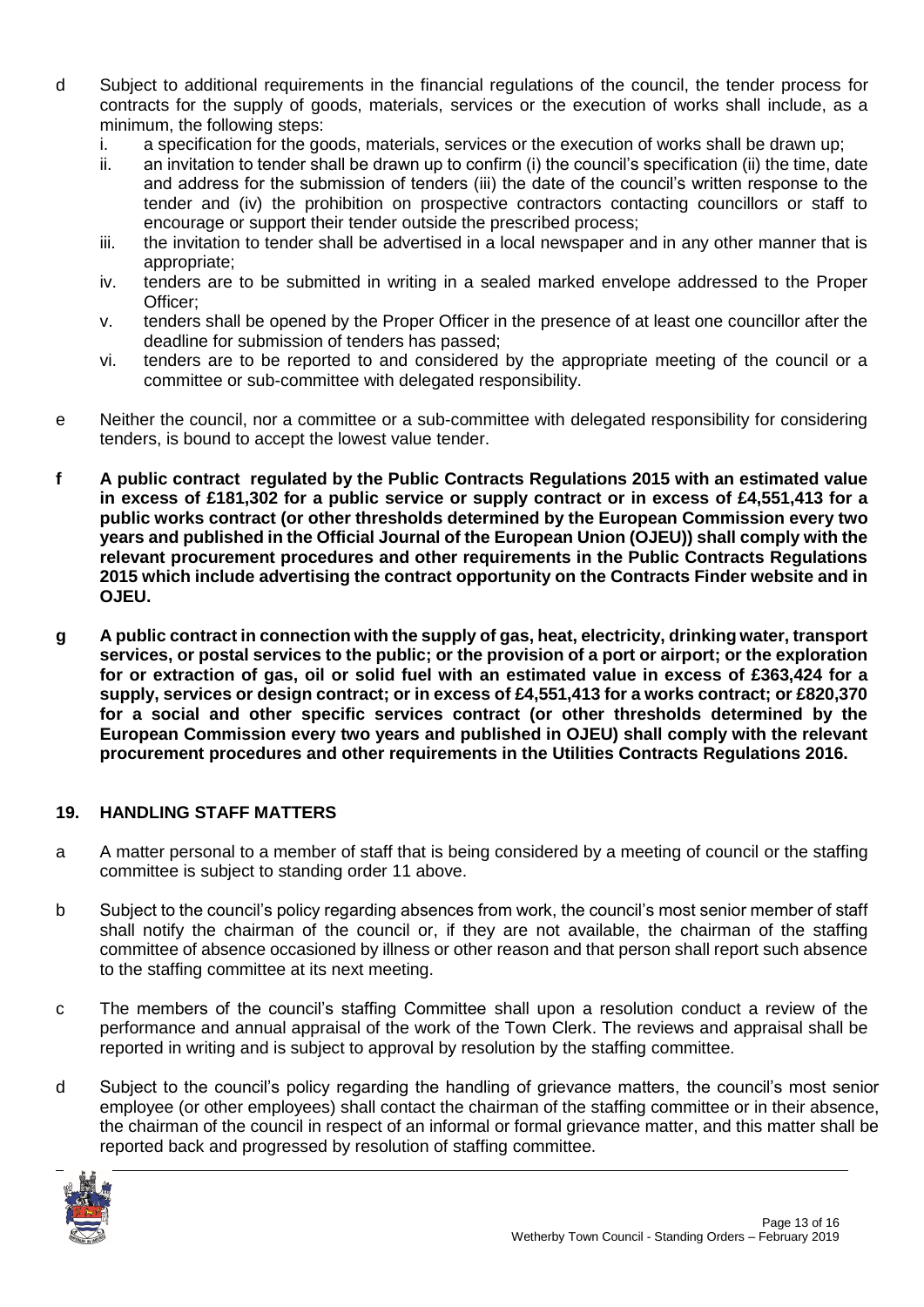- e Subject to the council's policy regarding the handling of grievance matters, if an informal or formal grievance matter raised by the Town Clerk relates to the chairman of the staffing committee, this shall be communicated to the chairman of the Council which shall be reported back and progressed by resolution of the council.
- f Any persons responsible for all or part of the management of staff shall treat the written records of all meetings relating to their performance, capabilities, grievance or disciplinary matters as confidential and secure.
- g The council shall keep all written records relating to employees secure. All paper records shall be secured and locked and electronic records shall be password protected and encrypted.
- h In accordance with standing order 11(a), persons with line management responsibilities shall have access to staff records referred to in standing order 19(f).

# **20. RESPONSIBILITIES TO PROVIDE INFORMATION**

*See also standing order 21.*

- a **In accordance with freedom of information legislation, the Council shall publish information in accordance with its publication scheme and respond to requests for information held by the Council.**
- b **The Council shall publish information in accordance with the requirements of the Local Government (Transparency Requirements) (England) Regulations 2015**.

# **21. RESPONSIBILITIES UNDER DATA PROTECTION LEGISLATION**

(Below is not an exclusive list). *See also standing order 11.*

- a The Council may appoint a Data Protection Officer.
- b **The Council shall have policies and procedures in place to respond to an individual exercising statutory rights concerning his personal data.**
- c **The Council shall have a written policy in place for responding to and managing a personal data breach.**
- d **The Council shall keep a record of all personal data breaches comprising the facts relating to the personal data breach, its effects and the remedial action taken.**
- e **The Council shall ensure that information communicated in its privacy notice(s) is in an easily accessible and available form and kept up to date.**
- f **The Council shall maintain a written record of its processing activities.**

## **22. RELATIONS WITH THE PRESS / MEDIA**

a Requests from the press or other media for an oral or written comment or statement from the Council, its councillors or staff shall be handled in accordance with the Council's policy in respect of dealing with the press and/or other media.

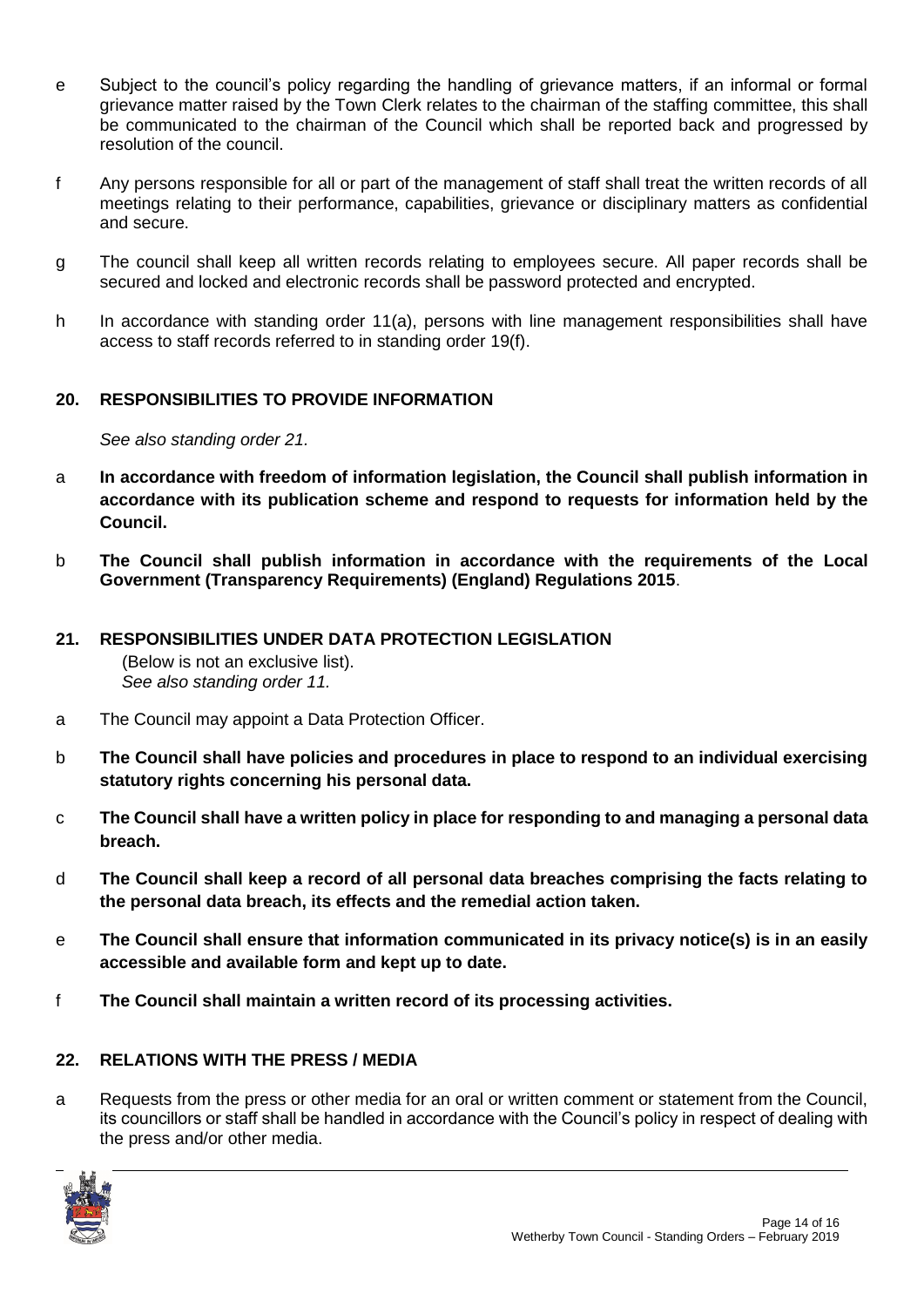## **23. EXECUTION AND SEALING OF LEGAL DEEDS**

*See also standing orders 15(a)(xii) and (xvi) above.*

- a A legal deed shall not be executed on behalf of the council unless authorised by a resolution.
- b **Subject to standing order 23(a) above, any two councillors may sign on behalf of the council, any deed required by law and the Proper Officer shall witness their signatures.**

## **24. COMMUNICATING WITH WARD COUNCILLORS**

a An invitation to attend a meeting of the council shall be sent, together with the agenda, to the ward councillors of the Principal Authority representing the area of the council.

## **25. RESTRICTIONS ON COUNCILLOR ACTIVITIES**

- a. Unless authorised by a resolution, no councillor shall:
	- i. inspect any land and/or premises which the council has a right or duty to inspect; or
	- ii. issue orders, instructions or directions.

## **26. STANDING ORDERS GENERALLY**

- a All or part of a standing order, except one that incorporates mandatory statutory requirements, may be suspended by resolution in relation to the consideration of an item on the agenda for a meeting.
- b A motion to add to or vary or revoke one or more of the council's standing orders, except one that incorporates mandatory statutory requirements, shall be proposed by a special motion, the written notice by at least five councillors to be given to the Proper Officer in accordance with standing order 9 above.
- c The Proper Officer shall provide a copy of the council's standing orders to a councillor as soon as possible after he has delivered his acceptance of office form.
- d The decision of the chairman of a meeting as to the application of standing orders at the meeting shall be final.